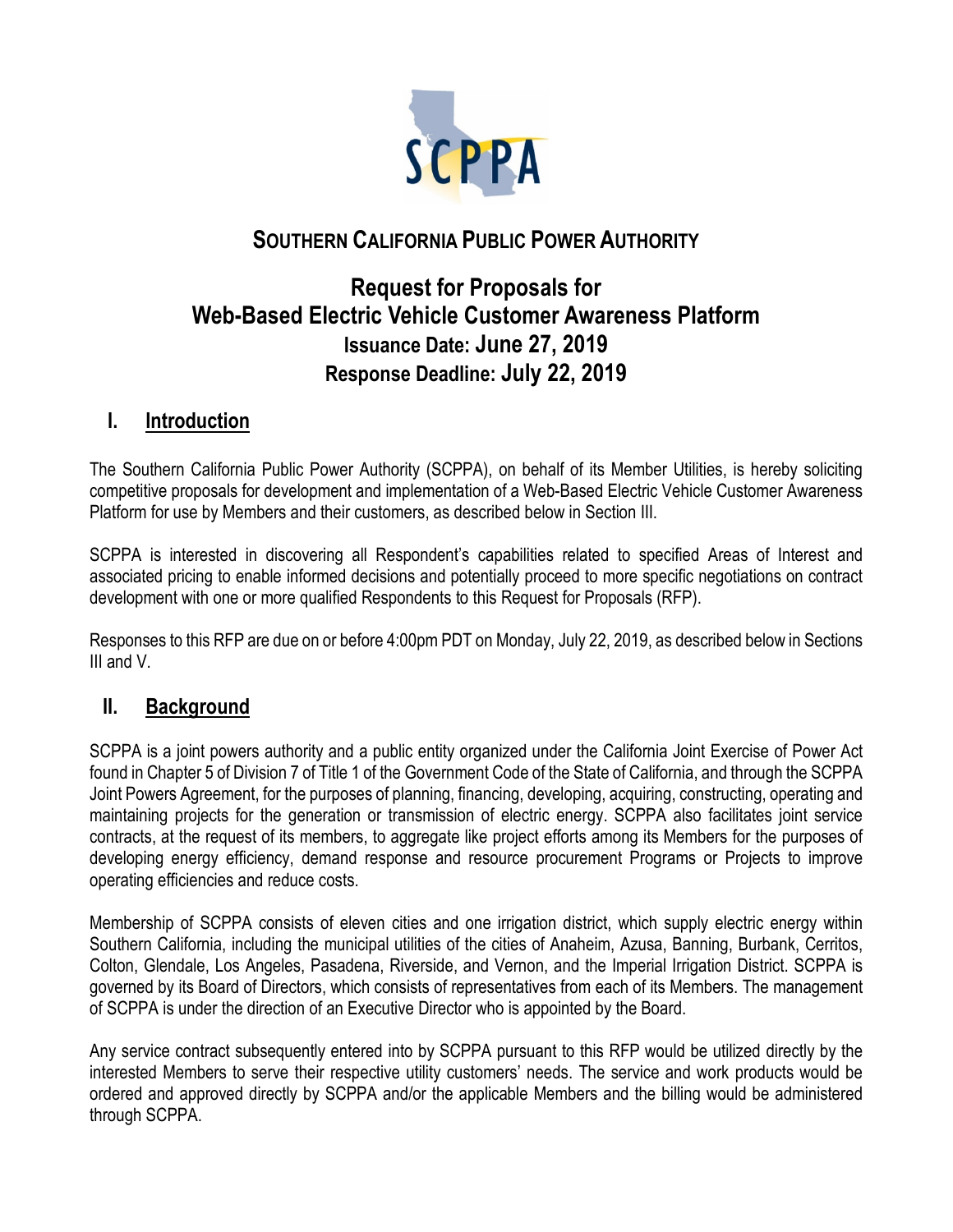## **III. Areas of Interest**

SCPPA Members have expressed interest in utilizing a Web-Based Platform that will improve customer awareness of the opportunities to purchase or lease Electric Vehicles (EVs) in Southern California. The platform may be newly developed, but SCPPA is also interested in potentially achieving economies of scale and/or scope by utilizing existing tools and/or platforms that may be enhanced to meet any specific requirements of SCPPA or our Members.

In summary, SCPPA is seeking a platform where customers/users may assess their own electric vehicle needs and browse through a comprehensive list of both new and used electric vehicles to:

- Compare electric vehicle to other electric vehicles and non-electric vehicle models;
- Be informed of local, state, and federal rebates and incentives available from each of those models;
- Estimate the associated long-term, cost-of-ownership savings;
- Find knowledgeable electric vehicle dealers; and
- Determine the respective EVs' charging equipment requirements.

The specific outline of the services and informational portal functionality that are desired to meet the needs of Members and to provide valued assistance to the communities that they serve is presented below.

#### 1. **Electric Vehicle Customer Awareness Platform**

- Consultant will provide:
	- $\circ$  A brand and dealer agnostic vehicle comparison tool that includes a comprehensive list of both new and used vehicles, all fuel types, and all incentives, including low income and disadvantaged community incentives, available in each service territory;
	- $\circ$  Total Cost of Ownership Calculations with consideration to Utility specific rate schedules;
	- $\circ$  Informational links regarding electric vehicle industry news, electric vehicle test drives, and electric vehicle related events;
	- o Pre-purchase Electric Vehicle checklist for customers prior to visiting a Dealer;
	- $\circ$  Information on electric vehicle chargers for purchase, charging networks, public charging locations;
	- o Dealer locations with links to check dealer inventory; and
	- $\circ$  Continual updates to the platform with new information including, but not limited to, electric vehicle product details, charging locations, industry news, and events.

### 2. **Special Considerations for the Electric Vehicle Awareness Platform**

- The EV Awareness Platform is to be made available in English, and Spanish
- Electric Vehicle Shopping Assistant
	- o Browse Electric Vehicles Available in Customer's Area
		- **Battery Electric Vehicles (BEV)**
		- Plug-In Electric Vehicles (PHEV)
	- o Compare Electric Vehicles
		- **Model Type**
		- **Model Accommodations**
		- **Fuel Type**
		- **Fuel Range**
		- Price Range
		- **Purchase Method (Cash, Loan, Lease)**
	- o Determine Cost of Ownership
		- **•** Vehicle MSRP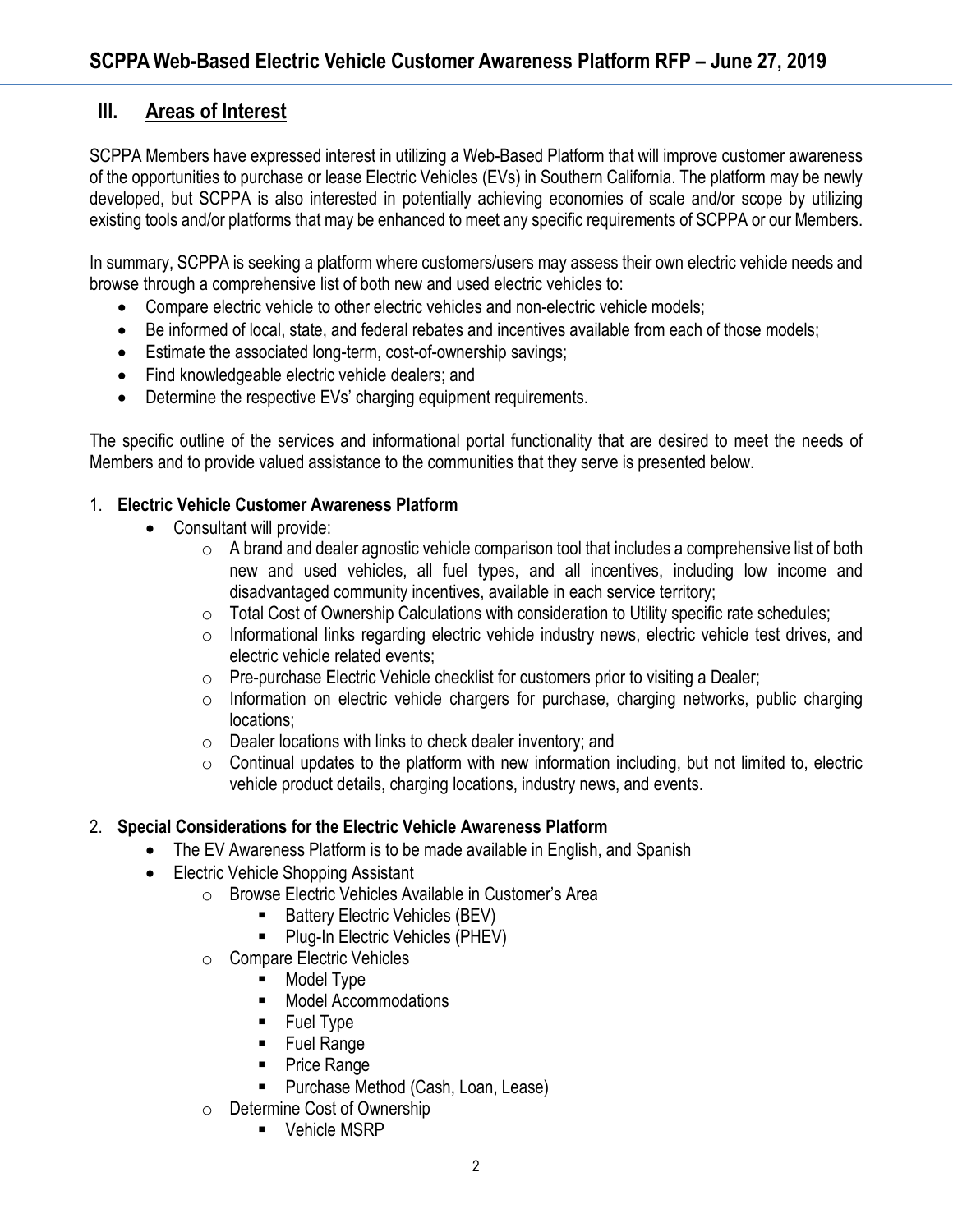- **Applied Incentives**
- **Applied Utility Rate Schedules**
- o Pre-Purchase Checklist
- Electric Vehicle Incentive Finder
	- o Discover and present Local Incentives (including, but not limited to, OEM discounts offered through SCPPA or Member)
	- o Discover and Present State Incentives
	- o Discover and Present Federal Incentives
- Electric Vehicle Dealership Locator
	- o Search by Dealership Name and Present Results
	- o Search by Vehicle Brand and Present Results
	- o Search by Location and Present Results
- Electric Vehicle Charging Equipment Shopping Assistant
	- o Browse Electric Vehicle Charging Equipment Available and Present Results
	- o Compare Compatible Electric Vehicle Charging Equipment Available and Present Results by:<br>■ Charger Type
		- Charger Type
			- Portable
			- Wall-Mounted
		- Charger Connector Type
			- J1772
			- CHAdeMO
			- SAE Combo CCS
			- Tesla HPWC
			- Tesla Supercharger
			- Nema (6-20, 6-30, 6-50, 10-30, 14-30, 14-50, 14-60)
			- Other?
		- Charger Capability
			- Speed of Charge
			- Time to Charge
			- Cord Length
		- Price Range
- Electric Vehicle Charging Equipment Locator
	- o Search Charging Networks and Present Results
	- o Search Public Charging Stations and Present Results
- 3. **Logistics**
	- Consultant will provide a customer-facing "white labeled" web landing page for each participating SCPPA Member Utility to link to and add their own branding/labeling and/or logo(s).
	- Web pages will display an informational disclaimer on each of the web pages stating:
		- o the utility does not specifically endorse any of the listed electric vehicle manufacturers or dealers
		- $\circ$  the utility does not specifically endorse any of the listed electric vehicle charging equipment manufacturers or dealers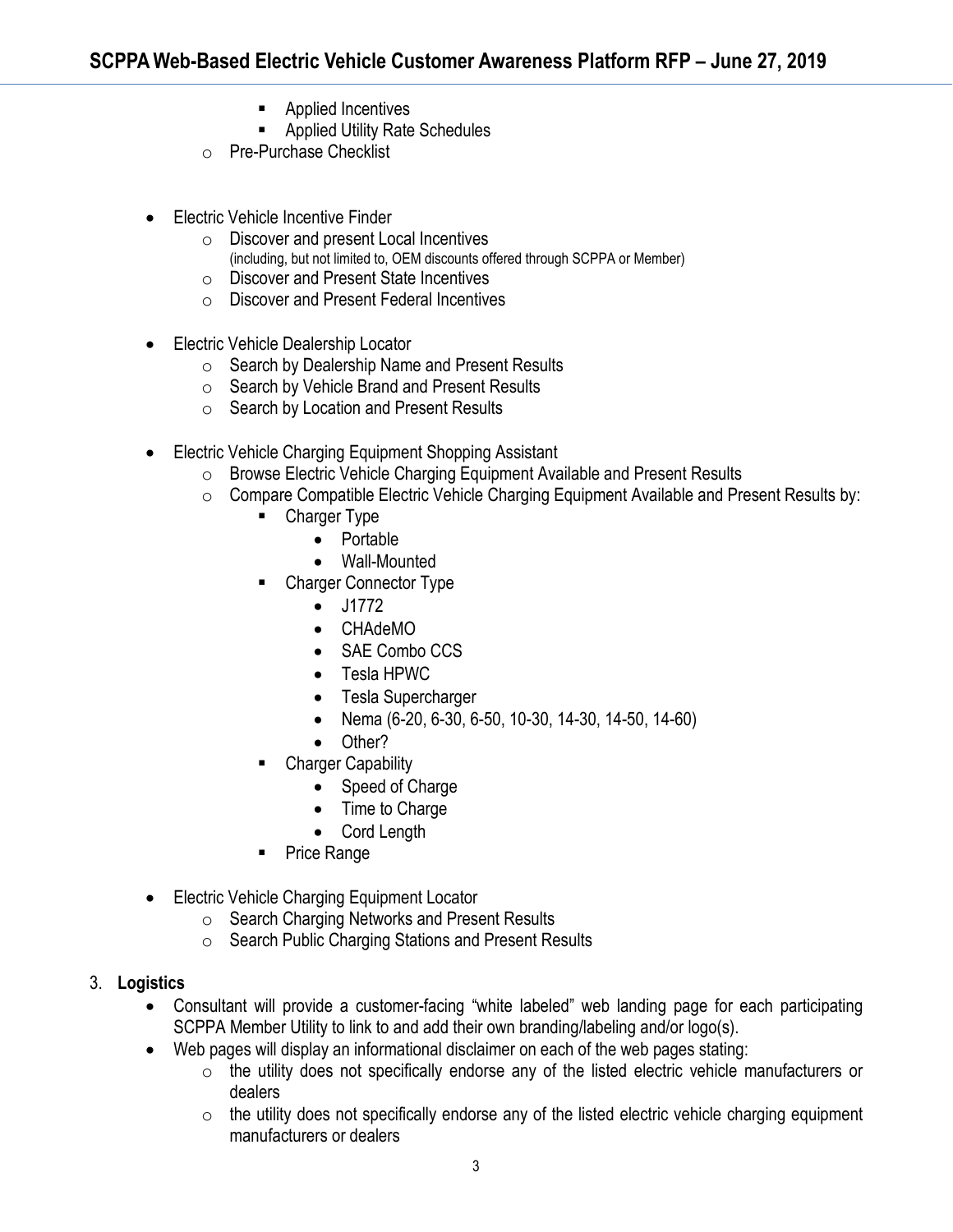- $\circ$  the utility does not guarantee the availability of any of the listed local, state, or federal incentives at any time
- The Participating Member would arrange any outreach that they feel is appropriate to let their customers know about the offerings of the program. *(Respondents may include marketing and outreach service offerings in their proposals.)*

## **Timeline / Schedule\***

| SCPPA RFP for Web-Based Electric Vehicle Customer Engagement Platform Selection Process |                            |
|-----------------------------------------------------------------------------------------|----------------------------|
| <b>Schedule of Requirements</b>                                                         | <b>Target Date(s)</b>      |
| <b>Issue RFP</b>                                                                        | June 27, 2019              |
| Responses Due                                                                           | 4:00pm PDT - July 22, 2019 |
| Review of Responses                                                                     | July - August 2019         |
| Interviews / Demonstrations (if necessary)                                              | July - August 2019         |
| Selection of Respondent(s)                                                              | July - August 2019         |

**\***Timeline/Schedule is subject to change at sole discretion of SCPPA.

## **IV. Proposal Submission Required Elements**

#### **1. Transmittal Letter Content:**

- a. A brief statement of the Respondent's understanding of the work to be done and commitment to perform the work as scheduled, including:
	- i) statement of work specifications; and
	- ii) reference to any proposed contractual terms and conditions required by the Respondent; and
	- iii) a summary of exceptions taken to the RFP requirements; and
	- iv) any and all expectations from SCPPA including, but not limited to: requirements definitions, strategy refinement, and staffing requirements to support the proposed project or program implementation.
- b. An officer authorized to bind must sign the proposal on behalf of the Respondent and must include the following declarations on the transmittal letter:

"This proposal is genuine, and not sham or collusive, nor made in the interest or in behalf of any person not herein named; the Respondent has not directly or indirectly induced or solicited any other Respondent to put in a sham bid, or any other person, firm or corporation to refrain from submitting a proposal; and the Respondent has not in any manner sought by collusion to secure for themselves an advantage over any other Respondent."

- **2. Respondent Information**: Provide legal name of Company or Individual, physical street address, the name(s) and title(s) of the individual(s) authorized to represent the Respondent, including telephone number(s) and email address(es).
- **3. Proposal:** Proposals must include a description of the proposed project or program, how it meets (or does not meet) each of the objectives of this RFP, and a detailed description addressing all of the Areas of Interest.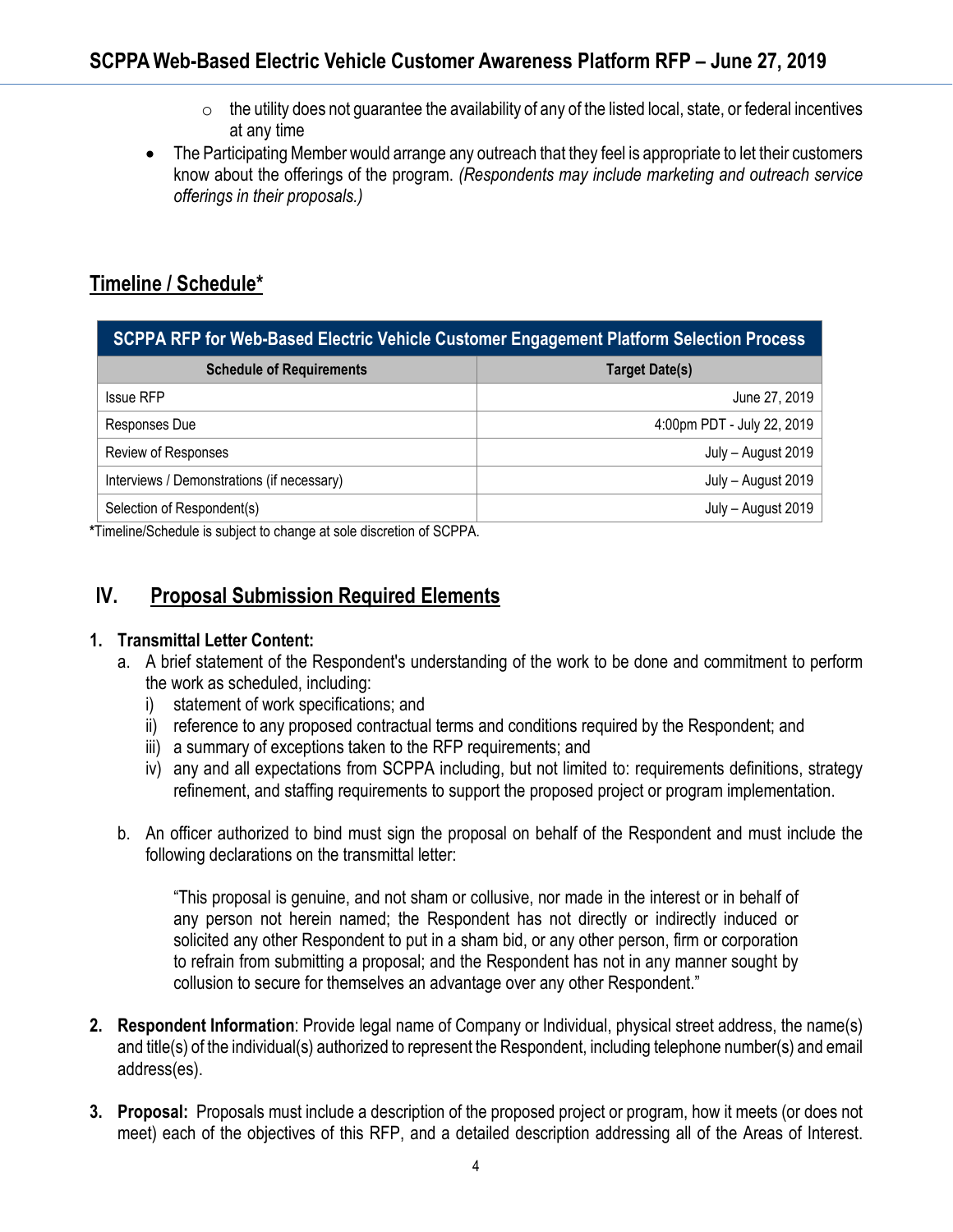Respondents may also include additional services, products, tasks, task elements and/or functions that may not be part of or included in the RFP, but are deemed by the Respondent to be pertinent and potentially valuable to SCPPA or its Members. SCPPA will have full discretionary authority to consider, accept and/or reject without cause such supplemental information that is not directly requested, included in or made part of the RFP.

- **4. Fees:** Pricing in all Proposals should be made based on good faith estimates of the requirements defined in this RFP. Please include all necessary details of specific examples or estimates of the fees, labor rates and service charges. Describe how the fees, rates or charges will be determined. Respondents shall also be prepared to provide a breakdown of the applicable overheads and fringe benefit costs that are part of any labor rates and other direct costs associated with the services to be performed.
- **5. Experience:** Respondent shall clearly identify project participants and management team, including:
	- a. Describe your firm's experience as may be applicable to this RFP, your organizational structure, management qualifications, and other contract related qualifications, including number of years firm has been in business.
	- b. Specify key employees and describe their qualifications, experience and duties related to this RFP, including the office location(s) where work will be performed, in addition to the physical street address referenced above.
	- c. Provide a commitment statement for the retention and use of key employees as proposed, their availability to initiate and sustain the proposal, as well as planned supplemental employees if key personnel are not available to assure project delivery.
	- d. State whether Respondent will use subcontractors to perform services pursuant to the contract. Should the use of subcontractors be offered, the Respondent shall provide the same assurances of competence for the subcontractor, plus the demonstrated ability to manage and supervise the subcontracted work. Subcontractors shall not be allowed to further subcontract with others for work. The provisions of any contract resulting from this RFP shall apply to all subcontractors in the same manner as to the Respondent.
	- e. Respondent shall indicate any and all pending litigation that could affect the viability of Respondent's proposal, continuance of existing contracts, operation or financial stability.

### **6. References:**

- a. Describe whether the Respondent has, within the last five (5) years, rendered any service to SCPPA or to any of SCPPA's Members, either as a contractor or subcontractor, either under the current Respondent's name or any other name or organization. If so, please provide details (status as prime or subcontractor, brief description of the contract, contract start and end date, the contract administrator name, and total actual contract expenditures).
- b. If the Respondent has not rendered any service within the last five (5) years to SCPPA or to any of SCPPA's Members, then please provide references over that period with the details described above including the counterparty for which services were provided.
- c. Identify existing related or relevant projects or programs which Respondent developed and/or operates that would demonstrate Respondent's capabilities in this area.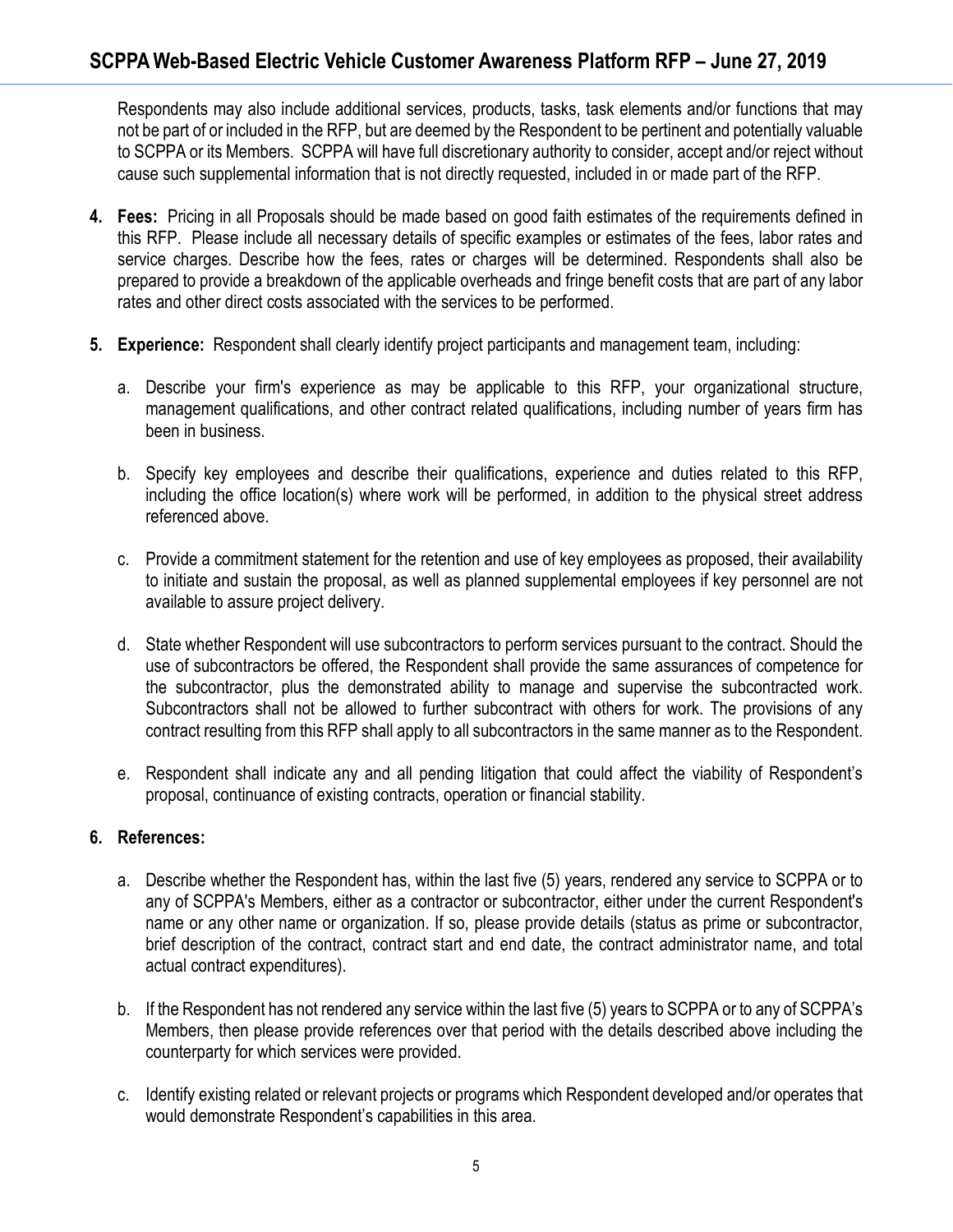d. Describe relevant program development and implementation experience, approach, and provide a list of references for similar projects completed.

## **V. Proposal Submission Delivery Requirements**

The deadline to submit questions on this RFP will be 4:00PM (PDT) on **July 16, 2019**. All questions should be submitted electronically via e-mail to: **[EVPlatformRFP@scppa.org](mailto:EVPlatformRFP@scppa.org)**, referencing **EV Awareness Platform RFP** in the subject line. Answers to all questions will be provided to inquisitor via e-mail as soon as a practicable after the date received. Answers to questions that SCPPA, at its sole determination and discretion, deems to be substantive or that would place the inquisitor at a distinct and unfair advantage to other potential Respondents will be posted on SCPPA's website at **<http://www.scppa.org/page/RFPs-Programs>** as soon as a practicable after the date received, but no later than **July 18, 2019**. It is the responsibility of potential Respondents to review this website for any and all postings.

### **One (1) electronic copy of your response and any supporting documentation must be delivered no later than 4:00 pm PDT on Monday, July 22, 2019 via e-mail to [EVPlatformRFP@scppa.org.](mailto:EVPlatformRFP@scppa.org)**

Additionally, one (1) hard copy of the submittal may be, but is not required to be, submitted with the electronic copy of your submittal, no later than the time and date referenced above, to:

> Southern California Public Power Authority Web-Based Electric Vehicle Customer Awareness Platform RFP Attention: Joanna Lopez 1160 Nicole Court Glendora, California 91740

No contact should be made with the Board of Directors, committees or working group representatives, or SCPPA Members concerning this RFP.

All information received by SCPPA in response to this RFP is subject to the California Public Records Act and may be subject to the California Brown Act and all submissions may be subject to review in the event of an audit.

### **VI. Terms and Conditions**

- 1. SCPPA reserves the right to cancel this RFP at any time, reject any and all proposals and to waive irregularities.
- 2. SCPPA shall determine at its sole discretion the value of any and/or all proposals including price and nonprice attributes.
- 3. Proposals may be sub-divided or combined with other proposals, at SCPPA's sole discretion.
- 4. SCPPA shall perform an initial screening evaluation to identify and eliminate any proposals that are, for example, not responsive to the RFP, do not meet the minimum requirements set forth in the RFP, are not economically competitive with other proposals, or are submitted by Respondents that lack appropriate creditworthiness, sufficient financial resources, or qualifications to provide dependable and reliable services for this RFP.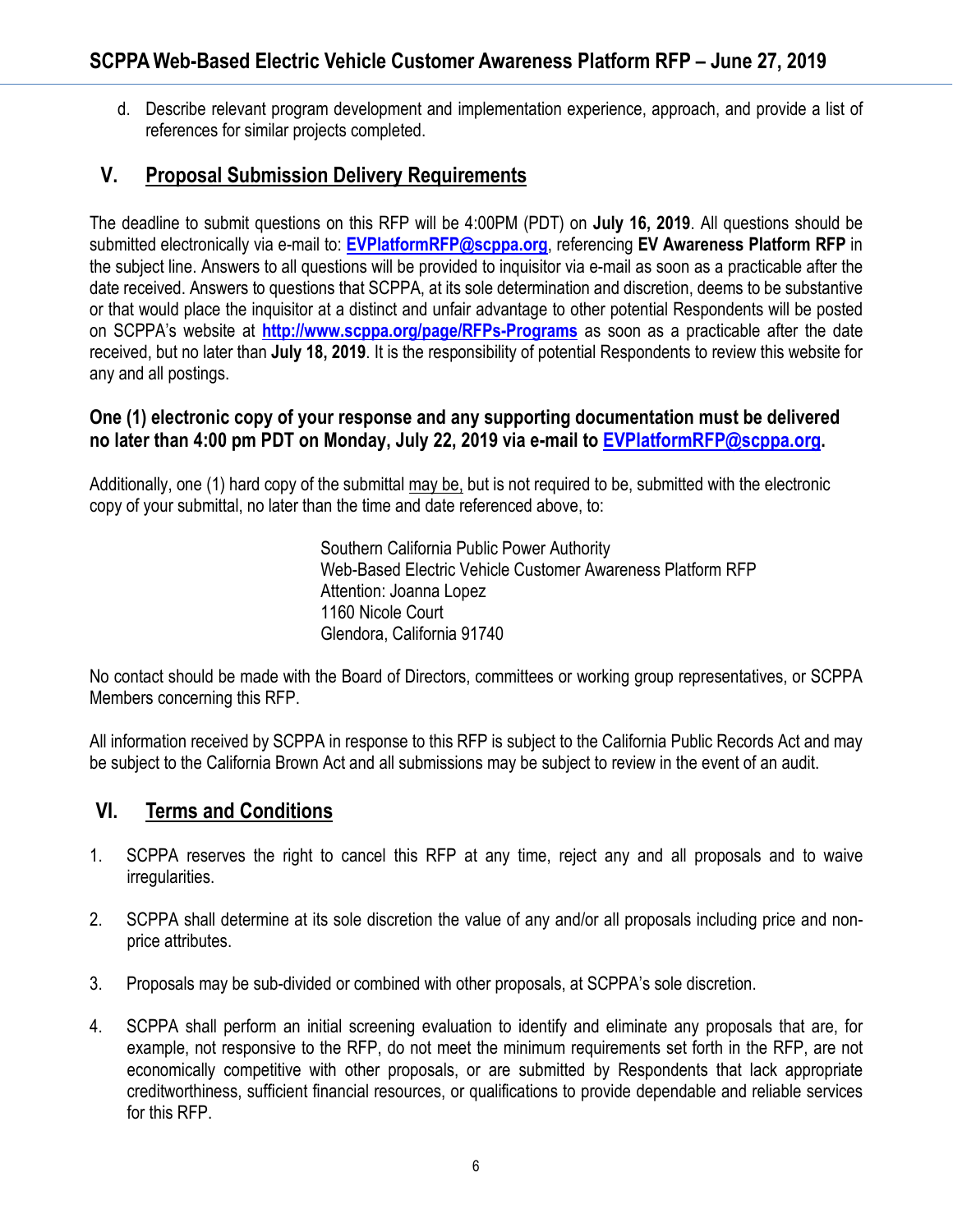- 5. SCPPA reserves the right to submit follow up questions or inquiries to request clarification of information submitted and to request additional information from any one or more of the Respondents.
- 6. SCPPA reserves the right, without qualification and in its sole discretion, to accept or reject any or all proposals for any reason without explanation to the Respondent, or to make any award to that Respondent, who, in the opinion of SCPPA, will provide the most value to SCPPA and its Members.
- 7. SCPPA may decline to enter into any potential engagement agreement or contract with any Respondent, terminate negotiations with any Respondent, or to abandon the request for proposal process in its entirety.
- 8. SCPPA reserves the right to make an award, at its sole discretion, irrespective of price or technical ability, if SCPPA determines that to do so would result in the greatest value to SCPPA and its Members.
- 9. Those Respondents who submit proposals agree to do so without legal recourse against SCPPA, its Members, their directors, officers, employees and agents for rejection of their proposal(s) or for failure to execute or act on their proposal for any reason.
- 10. SCPPA shall not be liable to any Respondent or party in law or equity for any reason whatsoever for any acts or omissions arising out of or in connection with this RFP.
- 11. SCPPA shall not be liable for any costs incurred by any Respondents in preparing any information for submission in connection with this RFP process or any and all costs resulting from responding to this RFP. Any and all such costs whatsoever shall remain the sole responsibility of the Respondent.
- 12. SCPPA may require certain performance assurances from Respondents prior to entering into negotiations for work that may result from this RFP. Such assurances may potentially include a requirement that Respondents provide some form of performance security.
- 13. Prior to contract award, the successful Respondent shall supply a detailed breakdown of the applicable overheads and fringe benefit costs that are part of the labor rates and other direct costs associated with the services to be performed.
- 14. SCPPA Members, either collectively or individually may contact Respondents to discuss or enter into negotiations regarding a proposal. SCPPA is not responsible or liable for individual Members interactions with the Respondent which are not entirely conducted through SCPPA or at SCPPA's option or election to engage the Respondent as defined within the RFP.
- 15. Submission of a Proposal constitutes acknowledgement that the Respondent has read and agrees to be bound by the terms and specifications of this RFP and any addenda subsequently issued by SCPPA.
- 16. Information in this RFP is accurate to the best of SCPPA's and its Members' knowledge but is not guaranteed to be correct. Respondents are expected to complete all of their due diligence activities prior to entering into any final contract negotiations with SCPPA.
- 17. SCPPA reserves the right to reject any Proposal for any reason without cause. SCPPA reserves the right to enter into relationships with more than one Respondent, can choose not to proceed with any Respondent with respect to one or more categories of services, and can choose to suspend this RFP or to issue a new RFP that would supersede and replace this RFP.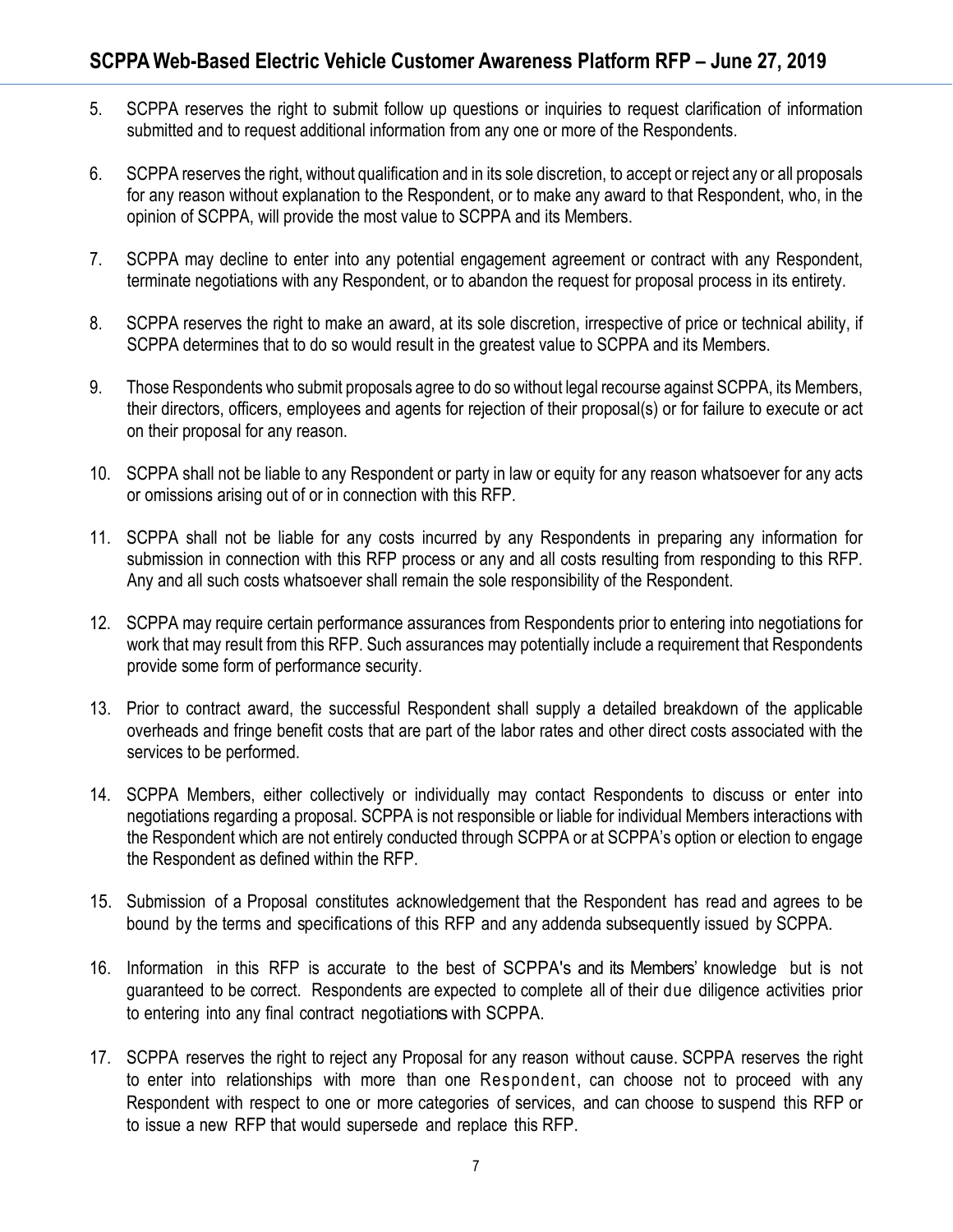## **VII. Additional Requirements for Proposal**

- **1. Consideration of Responses:** Submitted proposals should be prepared simply and economically, without the inclusion of unnecessary promotional materials. Proposals should be submitted on recycled paper that has a minimum of thirty percent (30%) post-consumer recycled content and duplex copied (double-sided pages) where possible.
- **2. Insurance, Licensing, or other Certification:** If selected, the Respondent will be required to maintain sufficient insurance, licenses, or other required certifications for the type of work being performed. SCPPA or its Members may require specific insurance coverage to be established and maintained during the course of work and as a condition of award or continuation of contract.
- **3. Non-Discrimination/Equal Employment Practices/Affirmative Action Plan:** If selected, the Respondent and each of its known subcontractors may be required to complete and file an acceptable Affirmative Action Plan. The Affirmative Action Plan may be set forth in the form required as a business practice by the Department of Water and Power of the City of Los Angeles which is SCPPA's largest Member
- **4. Living Wage Ordinance:** If selected, the Respondent may be required to comply with the applicable provisions of the City of Los Angles Living Wage Ordinance and the City of Los Angeles Service Contract Workers Retention Ordinance. The Living Wage Ordinance provisions are found in Section 10.36 of the Los Angeles City Administrative Code; and the Service Contract Workers Retention Ordinance are found in Section 10.37 of the Los Angeles Administrative Code (SCWRO/LW0).
- **5. Prevailing Wage Rates:** If selected, the Respondent will be required to conform to prevailing wage rates applicable to the location(s) where any work is being performed. Workers shall be paid not less than prevailing wages pursuant to determinations of the Director of Industrial Relations as applicable in accordance with the California Labor Code. To access the most current information on effective determination rates, Respondent shall contact:

Department of Industrial Relations Division of Labor Statistics and Research PO Box 420603, San Francisco, CA 94142-0603 Division Office Telephone: (415) 703-4780 Prevailing Wage Unit Telephone: (415) 703-4774 Web:<http://www.dir.ca.gov/dlsr/DPreWageDetermination.htm>

- **6. Child Support Policy:** If selected, Respondent may be required to comply with the City of Los Angeles Ordinance No. 172401, which requires all contractors and subcontractors performing work to comply with all reporting requirements and wage-earning assignments and wage-earning assignments relative to court ordered child support.
- **7. Supplier Diversity:** Respondents shall take reasonable steps to ensure that all available business enterprises, including Small Business Enterprises (SBEs), Disadvantaged Business Enterprises (DBEs), Women-Owned Business Enterprises (WBEs), Minority-Owned Business Enterprises (MBEs), Disabled Veteran Business Enterprises (DVBEs), and other Business Enterprises (OBEs), have an equal opportunity to compete for and participate in the work being requested by this RFP. Efforts to obtain participation of these business enterprises may reasonably be expected to produce a twenty-five percent (25%) participation goal for SBEs. For the